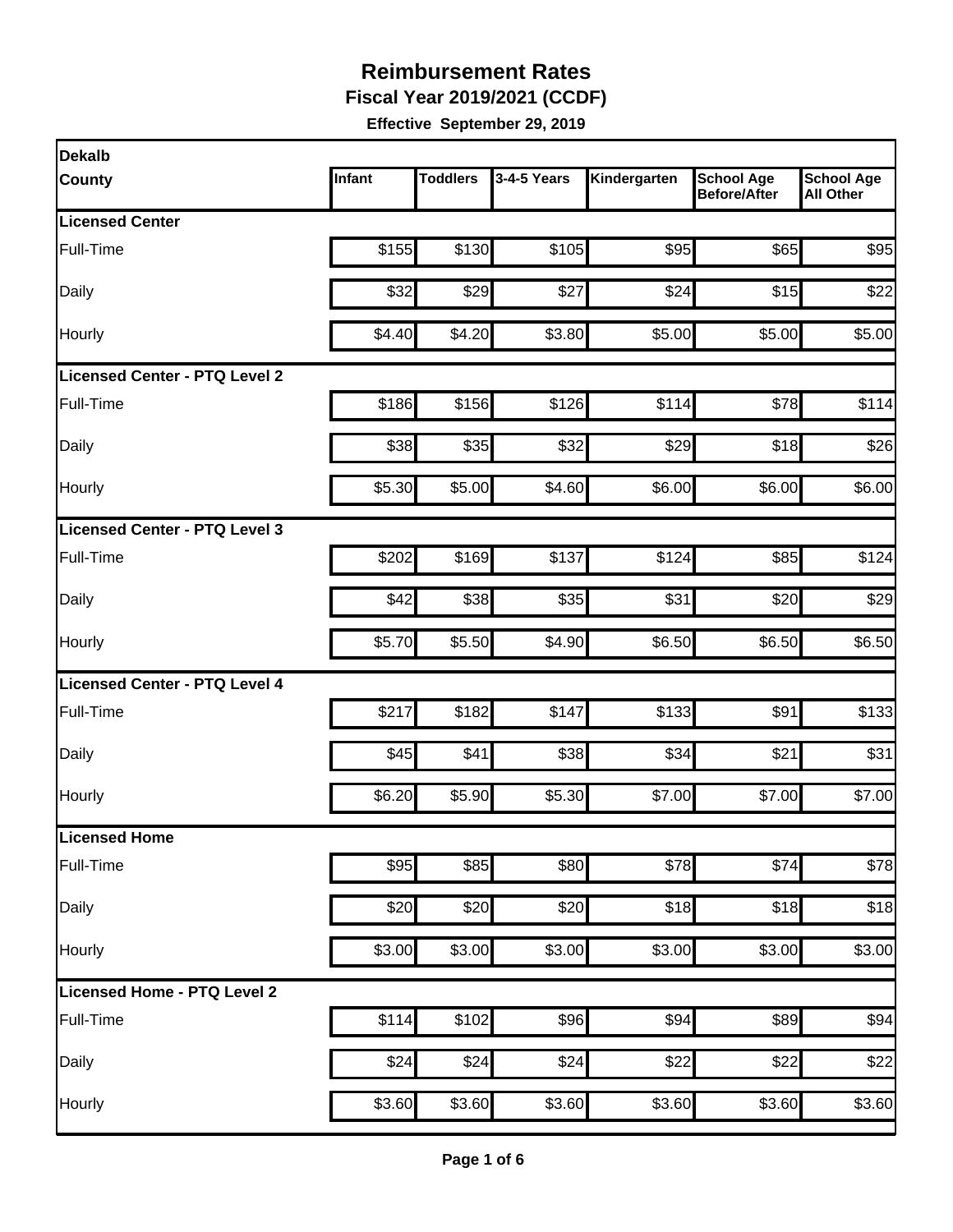**Fiscal Year 2019/2021 (CCDF)** 

| <b>Dekalb</b>                            |        |                 |                   |                    |                                          |                                       |
|------------------------------------------|--------|-----------------|-------------------|--------------------|------------------------------------------|---------------------------------------|
| <b>County</b>                            | Infant | <b>Toddlers</b> | 3-4-5 Years       | Kindergarten       | <b>School Age</b><br><b>Before/After</b> | <b>School Age</b><br><b>All Other</b> |
| <b>Licensed Home - PTQ Level 3</b>       |        |                 |                   |                    |                                          |                                       |
| Full-Time                                | \$124  | \$111           | \$104             | \$101              | \$96                                     | \$101                                 |
| Daily                                    | \$26   | \$26            | \$26              | \$23               | \$23                                     | \$23                                  |
| Hourly                                   | \$3.90 | \$3.90          | \$3.90            | \$3.90             | \$3.90                                   | \$3.90                                |
| Licensed Home - PTQ Level 4              |        |                 |                   |                    |                                          |                                       |
| Full-Time                                | \$133  | \$119           | \$112             | \$109              | \$104                                    | \$109                                 |
| Daily                                    | \$28   | \$28            | \$28              | \$25               | \$25                                     | \$25                                  |
| Hourly                                   | \$4.20 | \$4.20          | \$4.20            | \$4.20             | \$4.20                                   | \$4.20                                |
| <b>Registered Ministry</b>               |        |                 |                   |                    |                                          |                                       |
| Full-Time                                | \$128  | \$86            | \$70              | \$51               | \$42                                     | \$86                                  |
| Daily                                    | \$21   | \$18            | \$12              | \$9                | \$5                                      | \$17                                  |
| Hourly                                   | \$4.40 | \$3.10          | \$2.60            | \$2.60             | \$2.70                                   | \$4.30                                |
| <b>Registered Ministry - PTQ Level 1</b> |        |                 |                   |                    |                                          |                                       |
| Full-Time                                | \$142  | \$108           | \$88              | \$73               | \$54                                     | \$91                                  |
| Daily                                    | \$27   | \$24            | \$20              | \$17               | \$10                                     | \$20                                  |
| Hourly                                   | \$4.40 | \$3.70          | \$3.20            | \$3.80             | \$3.90                                   | \$4.70                                |
| <b>Registered Ministry - PTQ Level 2</b> |        |                 |                   |                    |                                          |                                       |
| Full-Time                                | \$186  | \$156           | $\overline{$}126$ | \$114              | \$78                                     | \$114                                 |
| Daily                                    | \$38   | \$35            | $\overline{$}32$  | \$29               | \$18                                     | \$26                                  |
| Hourly                                   | \$5.30 | \$5.00          | \$4.60            | \$6.00             | \$6.00                                   | \$6.00                                |
| <b>Registered Ministry - PTQ Level 3</b> |        |                 |                   |                    |                                          |                                       |
| Full-Time                                | \$202  | \$169           | \$137             | \$124              | \$85                                     | \$124                                 |
| Daily                                    | \$42   | \$38            | \$35              | \$31               | \$20                                     | \$29                                  |
| Hourly                                   | \$5.70 | \$5.50          | \$4.90            | $\overline{$6.50}$ | \$6.50                                   | \$6.50                                |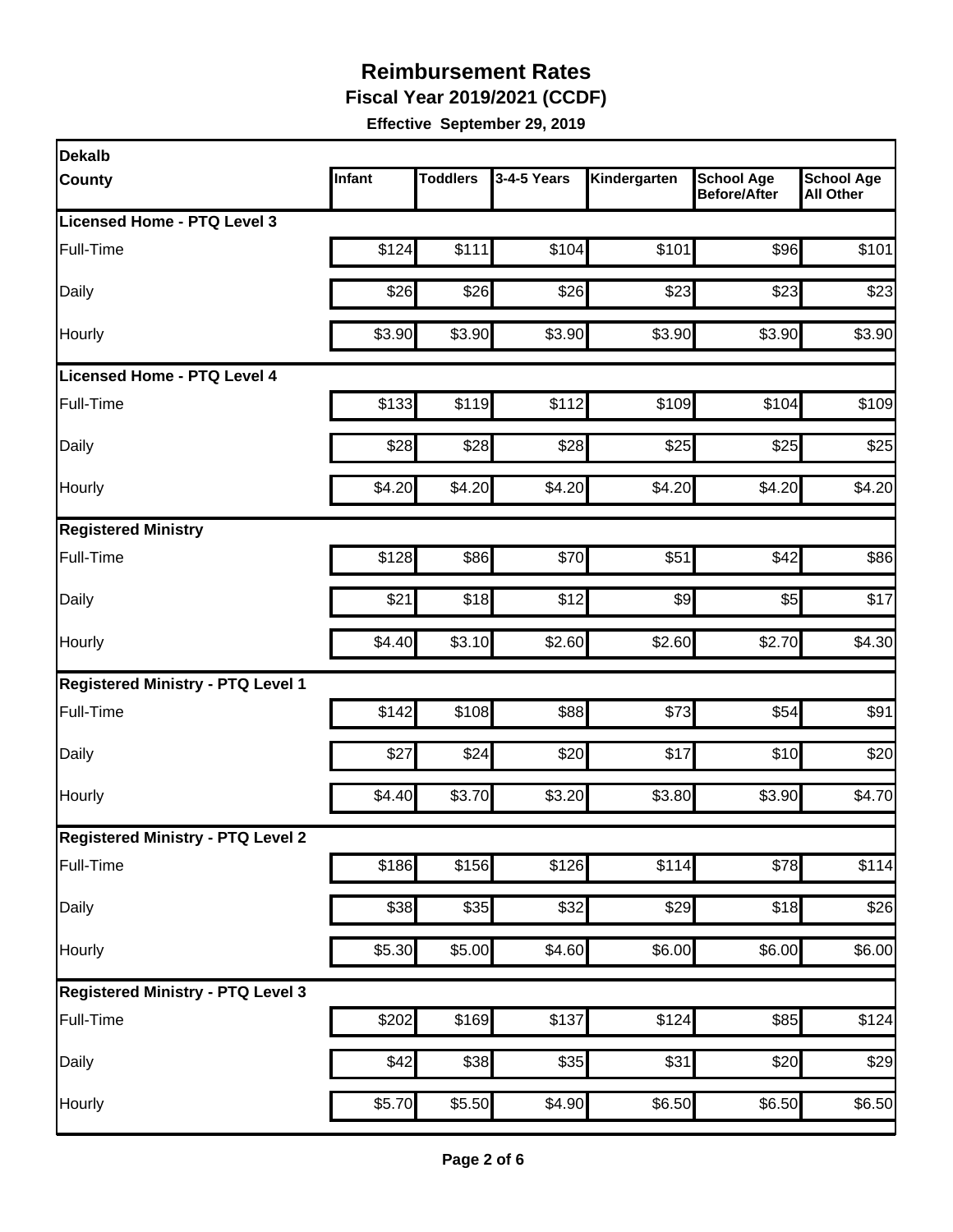**Fiscal Year 2019/2021 (CCDF)** 

| <b>Dekalb</b>                            |        |                 |             |              |                                          |                                       |  |  |  |
|------------------------------------------|--------|-----------------|-------------|--------------|------------------------------------------|---------------------------------------|--|--|--|
| <b>County</b>                            | Infant | <b>Toddlers</b> | 3-4-5 Years | Kindergarten | <b>School Age</b><br><b>Before/After</b> | <b>School Age</b><br><b>All Other</b> |  |  |  |
| <b>Registered Ministry - PTQ Level 4</b> |        |                 |             |              |                                          |                                       |  |  |  |
| Full-Time                                | \$217  | \$182           | \$147       | \$133        | \$91                                     | \$133                                 |  |  |  |
| Daily                                    | \$45   | \$41            | \$38        | \$34         | \$21                                     | \$31                                  |  |  |  |
| Hourly                                   | \$6.20 | \$5.90          | \$5.30      | \$7.00       | \$7.00                                   | \$7.00                                |  |  |  |
| <b>Exempt Center</b>                     |        |                 |             |              |                                          |                                       |  |  |  |
| Full-Time                                | \$128  | \$86            | \$70        | \$51         | \$42                                     | \$86                                  |  |  |  |
| Daily                                    | \$21   | \$18            | \$12        | \$9          | \$5                                      | \$17                                  |  |  |  |
| Hourly                                   | \$4.40 | \$3.10          | \$2.60      | \$2.60       | \$2.70                                   | \$4.30                                |  |  |  |
| <b>Accredited Exempt Center</b>          |        |                 |             |              |                                          |                                       |  |  |  |
| Full-Time                                | \$139  | \$127           | \$103       | \$88         | \$67                                     | \$94                                  |  |  |  |
| Daily                                    | \$32   | \$30            | \$24        | \$24         | \$15                                     | \$24                                  |  |  |  |
| Hourly                                   | \$4.80 | \$4.60          | \$4.20      | \$5.50       | \$5.50                                   | \$5.50                                |  |  |  |
| <b>Exempt Home</b>                       |        |                 |             |              |                                          |                                       |  |  |  |
| Full-Time                                | \$72   | \$67            | \$67        | \$67         | \$45                                     | \$72                                  |  |  |  |
| Daily                                    | \$15   | \$15            | \$14        | \$14         | $\frac{1}{2}$                            | \$14                                  |  |  |  |
| Hourly                                   | \$2.10 | \$1.90          | \$1.80      | \$1.70       | \$1.90                                   | \$2.10                                |  |  |  |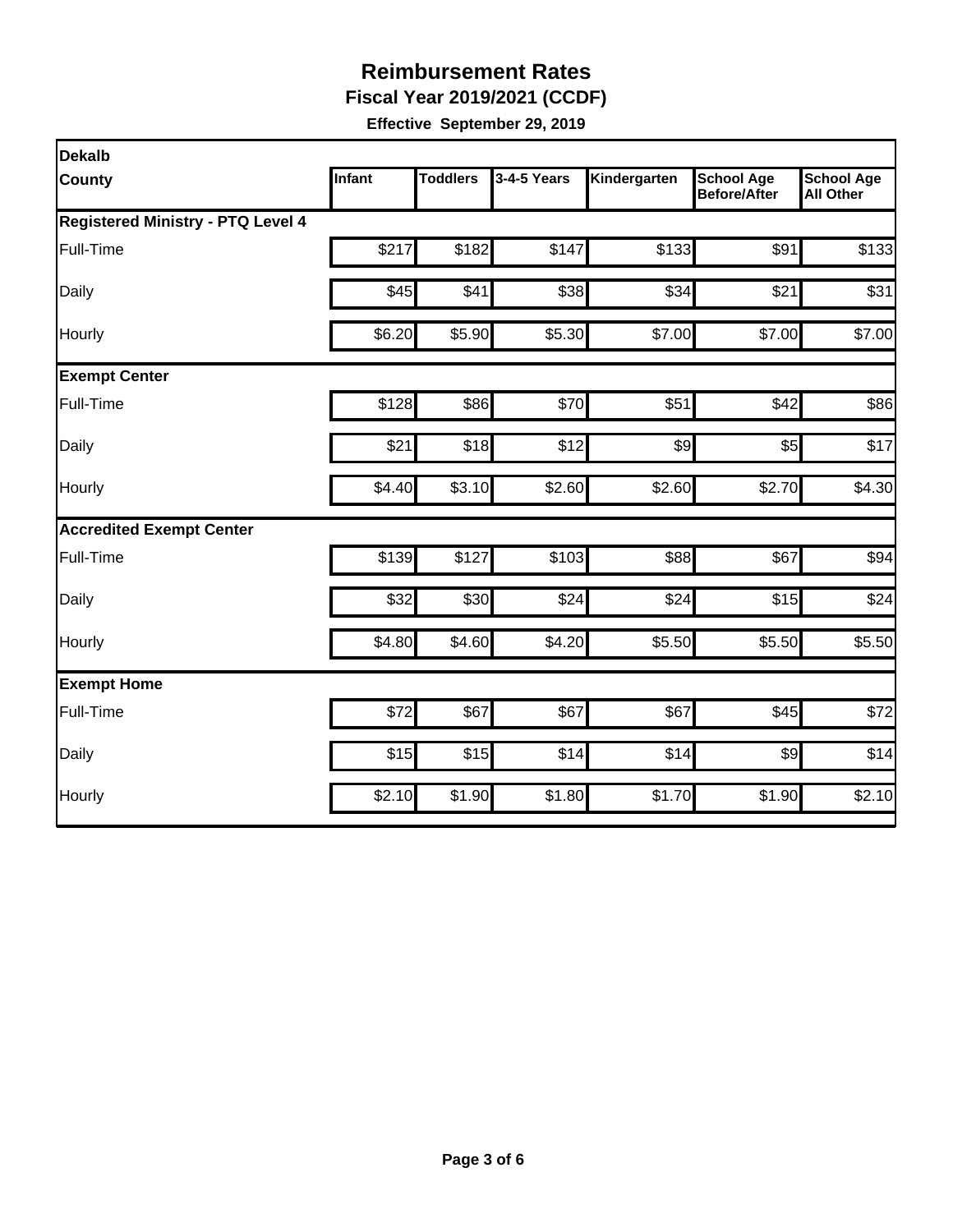#### **Reimbursement Rates School Year 2019/2021 (OMW Pre-K)**

| <b>Dekalb</b>                 |        |                 |             |              |                                          |                         |
|-------------------------------|--------|-----------------|-------------|--------------|------------------------------------------|-------------------------|
| <b>County</b>                 | Infant | <b>Toddlers</b> | 3-4-5 Years | Kindergarten | <b>School Age</b><br><b>Before/After</b> | School Age<br>All Other |
| Licensed Center - PTQ Level 3 |        |                 |             |              |                                          |                         |
| Full-Time                     |        |                 | \$150.70    |              |                                          |                         |
| Daily                         |        |                 |             |              |                                          |                         |
| Hourly                        |        |                 |             |              |                                          |                         |
| Licensed Center - PTQ Level 4 |        |                 |             |              |                                          |                         |
| Full-Time                     |        |                 | \$161.70    |              |                                          |                         |
| Daily                         |        |                 |             |              |                                          |                         |
| Hourly                        |        |                 |             |              |                                          |                         |
| Licensed Home - PTQ Level 3   |        |                 |             |              |                                          |                         |
| Full-Time                     |        |                 | \$114.40    |              |                                          |                         |
| Daily                         |        |                 |             |              |                                          |                         |
| Hourly                        |        |                 |             |              |                                          |                         |
| Licensed Home - PTQ Level 4   |        |                 |             |              |                                          |                         |
| Full-Time                     |        |                 | \$123.20    |              |                                          |                         |
| Daily                         |        |                 |             |              |                                          |                         |
| Hourly                        |        |                 |             |              |                                          |                         |
| VCP Ministry - PTQ Level 0    |        |                 |             |              |                                          |                         |
| Full-Time                     |        |                 | \$77.00     |              |                                          |                         |
| Daily                         |        |                 |             |              |                                          |                         |
| Hourly                        |        |                 |             |              |                                          |                         |
| VCP Ministry - PTQ Level 3    |        |                 |             |              |                                          |                         |
| Full-Time                     |        |                 | \$150.70    |              |                                          |                         |
| Daily                         |        |                 |             |              |                                          |                         |
| Hourly                        |        |                 |             |              |                                          |                         |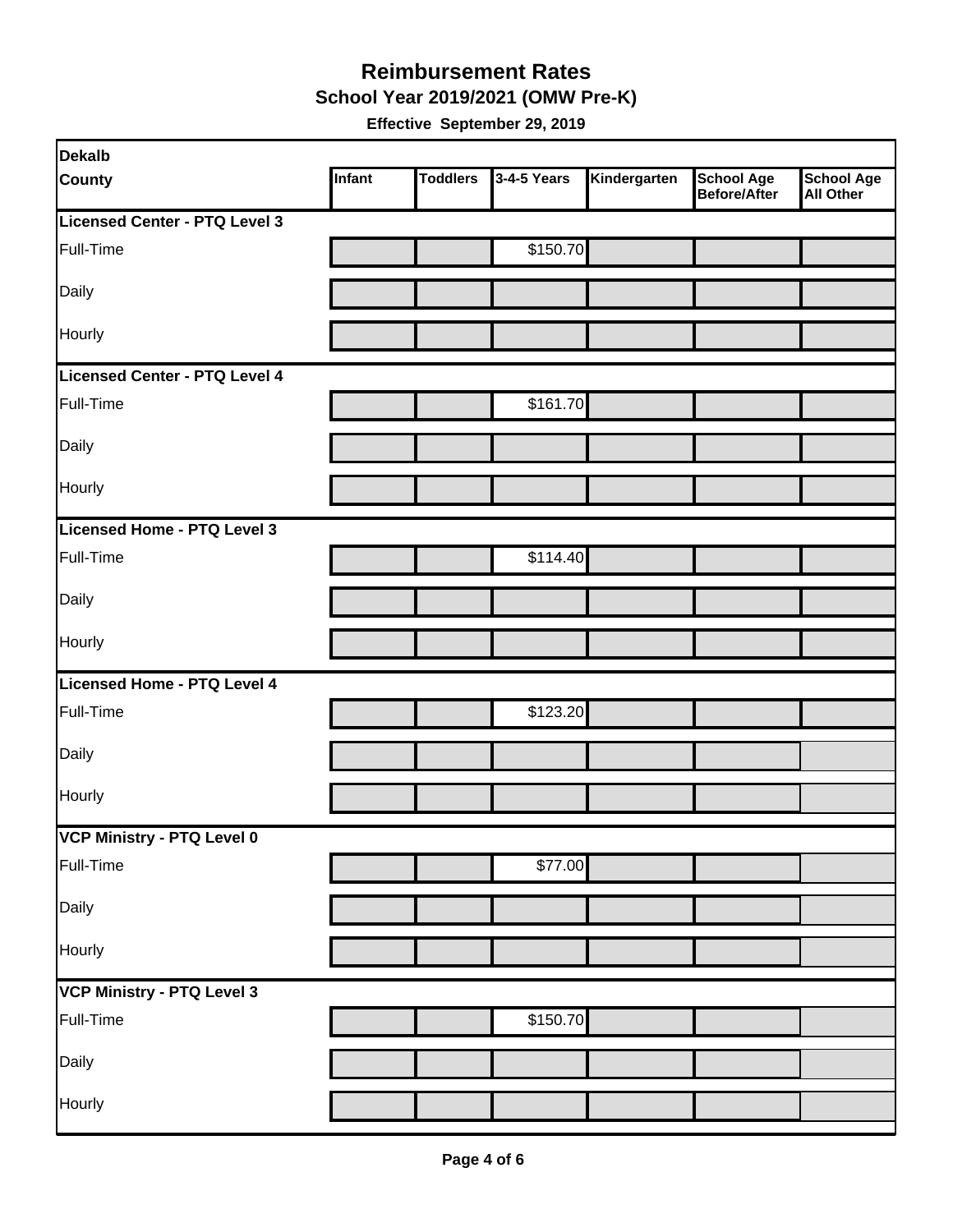**School Year 2019/2021 (OMW Pre-K)** 

| Dekalb                                         |        |                 |             |              |                                          |                                       |
|------------------------------------------------|--------|-----------------|-------------|--------------|------------------------------------------|---------------------------------------|
| <b>County</b>                                  | Infant | <b>Toddlers</b> | 3-4-5 Years | Kindergarten | <b>School Age</b><br><b>Before/After</b> | <b>School Age</b><br><b>All Other</b> |
| <b>VCP Ministry - PTQ Level 4</b>              |        |                 |             |              |                                          |                                       |
| Full-Time                                      |        |                 | \$161.70    |              |                                          |                                       |
| Daily                                          |        |                 |             |              |                                          |                                       |
| Hourly                                         |        |                 |             |              |                                          |                                       |
| Private Accredited School - PTQ Level 0        |        |                 |             |              |                                          |                                       |
| Full-Time                                      |        |                 | \$115.50    |              |                                          |                                       |
| Daily                                          |        |                 |             |              |                                          |                                       |
| Hourly                                         |        |                 |             |              |                                          |                                       |
| Private Accredited School - PTQ Level 1        |        |                 |             |              |                                          |                                       |
| Full-Time                                      |        |                 | \$115.50    |              |                                          |                                       |
| Daily                                          |        |                 |             |              |                                          |                                       |
| Hourly                                         |        |                 |             |              |                                          |                                       |
| <b>Private Accredited School - PTQ Level 2</b> |        |                 |             |              |                                          |                                       |
| Full-Time                                      |        |                 | \$138.60    |              |                                          |                                       |
| Daily                                          |        |                 |             |              |                                          |                                       |
| Hourly                                         |        |                 |             |              |                                          |                                       |
| Private Accredited School - PTQ Level 3        |        |                 |             |              |                                          |                                       |
| Full-Time                                      |        |                 | \$150.70    |              |                                          |                                       |
| Daily                                          |        |                 |             |              |                                          |                                       |
| Hourly                                         |        |                 |             |              |                                          |                                       |
| Private Accredited School - PTQ Level 4        |        |                 |             |              |                                          |                                       |
| Full-Time                                      |        |                 | \$161.70    |              |                                          |                                       |
| Daily                                          |        |                 |             |              |                                          |                                       |
| Hourly                                         |        |                 |             |              |                                          |                                       |